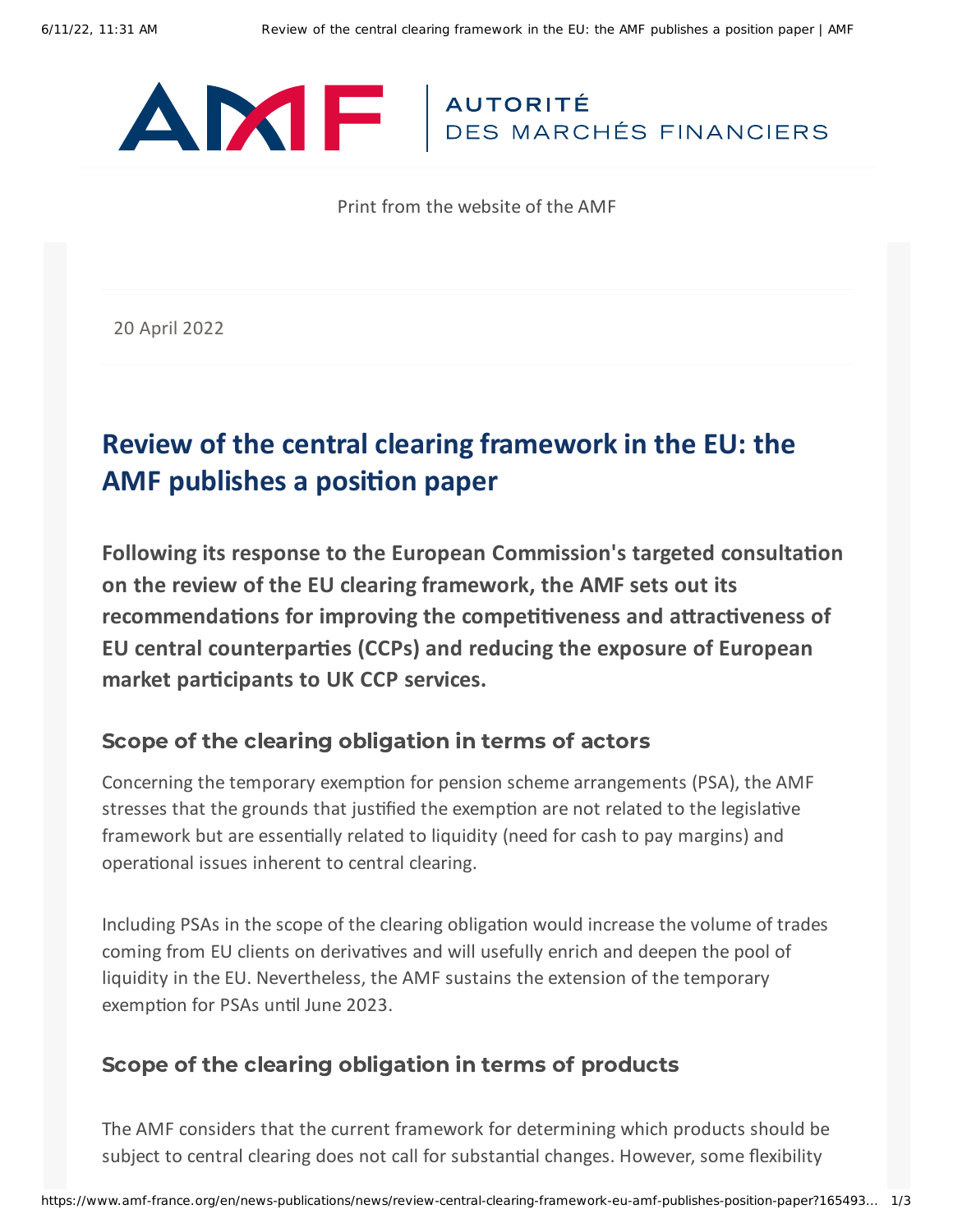6/11/22, 11:31 AM Review of the central clearing framework in the EU: the AMF publishes a position paper | AMF

could be introduced into the procedure for determining which products should be subject to central clearing in order to allow a quick implementation of minor adjustments

## Measures applicable to market participants

The AMF recognises the need to limit the reliance of EU market players on the substantially systemic services of UK CCPs. However, the AMF considers that some of the options envisaged by the Commission, and in particular measures of a prudential nature, would not be appropriate. Such approach would indeed penalise the competitiveness of EU banks, which could lose their customers, both from third-countries and from the EU.

The position paper also makes suggestions regarding the requirement to maintain an active account with an EU CCP for EU market participants and the clearing obligation in the EU.

# Supervision of EU's CCPs

The AMF supports the approach of enhanced supervision at the European level for systemically important EU CCPs, allowing for joint supervision by ESMA and the national competent authorities.

#### Read more

[Consultation](https://ec.europa.eu/info/business-economy-euro/banking-and-finance/regulatory-process-financial-services/consultations-banking-and-finance/targeted-consultation-review-central-clearing-framework-eu_en) of the European Commission on the review of the central clearing framework in the EU

AMF's response to the European [Commission](https://www.amf-france.org/en/news-publications/amfs-eu-positions/amfs-response-european-commission-consultation-review-central-clearing-framework-eu) consultation on the review of the  $\vee$  central clearing framework in the EU

Keywords | POST-TRADING [INFRASTRUCTURES](https://www.amf-france.org/en/recherche/resultat?form=global&key=Post-trading%20infrastructures&sort%5Bfield%5D=date&sort%5Bsort%5D=DESC)

ON THE SAME TOPIC

[Subscribe](https://www.amf-france.org/en/subscriptions-rss-feeds) to our alerts and RSS feeds